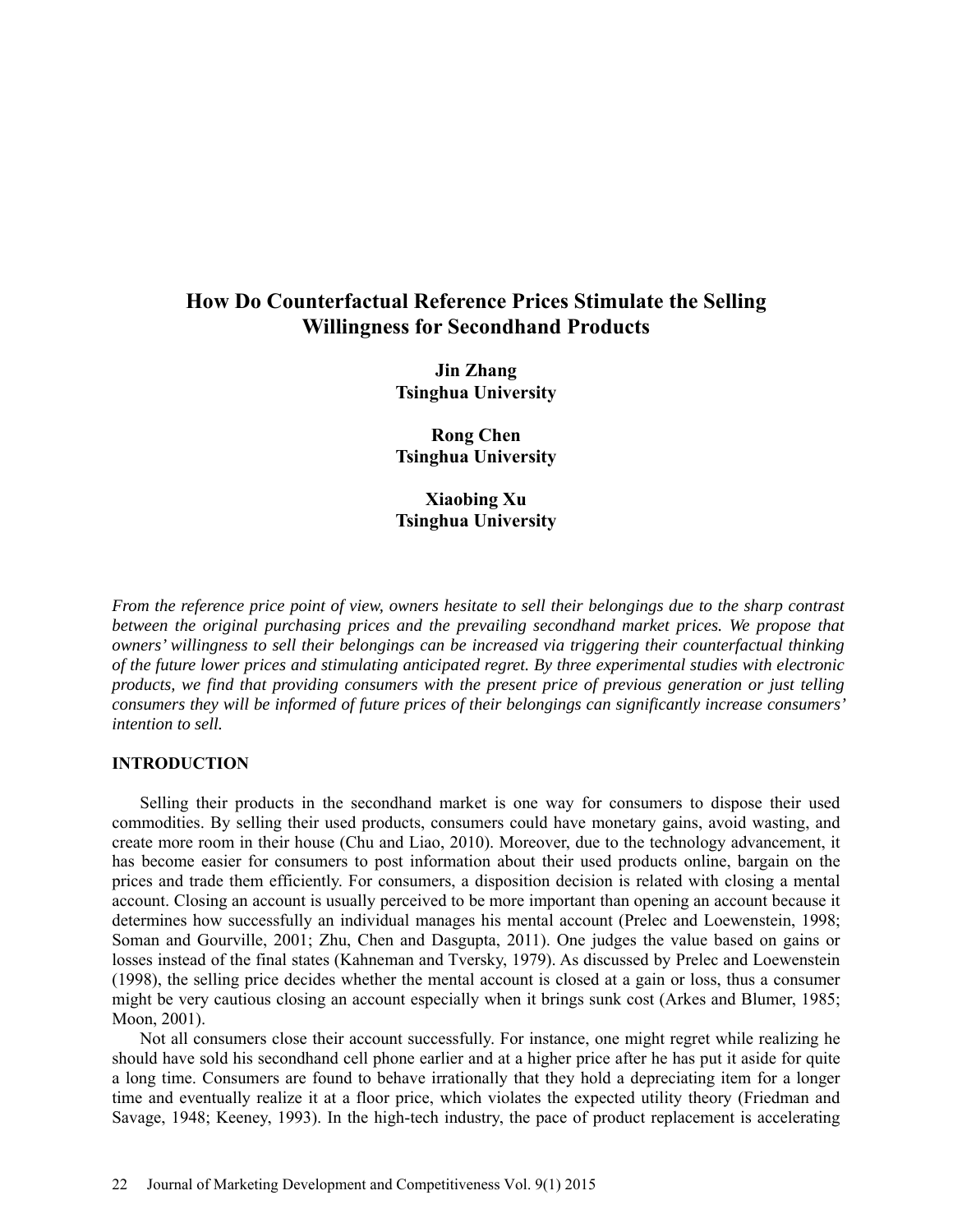and thus the prices of any models, especially for the used ones often depreciate quickly. Consumers might hesitate to sell their used ones even when they have already got newer models, or they usually ask a price which is much higher than the price offered by a buyer. For example, Horowitz and McConnell (2002) find that selling prices are three times higher than selling prices. On the other hand, laggards in the market would be expecting to purchase their aspired items at lower prices in the secondhand market, since companies tend to put the old generations off the shelf in order to protect the sales of the newly launched products. Possible aftermaths include social welfare loss, resource waste, and environmental harm (Babu, Parande and Basha, 2007; Hicks, Dietmar and Eugster, 2005).

As explained by the endowment effect, sellers tend to demand more than buyers' willingness to pay because parting with ones' possessions may result in psychological pain (Kahneman, Knetsh and Thaler, 1990; Thaler, 1980). As losses often loom larger than gains (Kahneman and Tversky, 1979), sellers demand higher price as compensation for what they lose. Following this logic, as one's emotional attachment with the products increases, he will experience more psychological pain parting with the products, thus will have a higher willingness-to-accept (WTA) price (Ariely, Huber and Wertenbroch, 2005; Brough and Issac, 2012).

An alternative explanation for the price gap between seller and buyer is made from transaction disutility perspective (Thaler, 1985). In a seminal work conducted by Weaver and Frederick (2007), they posit that sellers decide their WTA price according the good's reference price, which is much higher than the buyers'. When the seller perceives the market price to be lower than the good's reference price in the seller's heart, he will feel subjective unfairness. Thus, with reference to some apparent memory-based or market reference prices, like the initial purchasing price or price for a new one, the perceived loss would discourage the owner from closing a "loss" account.

Despite prior literature in understanding consumers' evaluation propensity of their owned products, little empirical work has been done on how to effectively encourage or guide owners to sell their currently unbroken but no-longer-in-use belongings. In this paper, we seek literature to design several patterns of "imaginary" reference price configurations to offset the more available references for consumers to recalculate their mental accounts. Specifically, we propose that incorporation of counterfactual thinking and anticipated regret could effectively increase owners' willingness to sell. We report three studies to test the hypotheses.

## **CONCEPTUAL FRAMEWORK AND HYPOTHESIS**

## **Sunk Cost Effect and Reference Points**

"Sunk cost" has long been established in psychological literature. Researchers demonstrate that decision makers often take past expenditures into account when making decisions (Arkes and Blumer, 1985; Moon, 2001). In the context of secondhand market, a decision maker usually considers the initial price or the mental book value when making a selling decision, which violates classical assumption of rationality and marginal utility theory (Okada, 2001). For electronic products, due to fast upgrading pace, the discrepancy of current secondhand market price from a reference point is often huge, which results in their reluctance to sell their used products.

#### **Expected Future Price**

A consumer's expectation of the future price of a product plays an essential role in consumer's purchase timing decision (Jacobson and Obermiller, 1990; Koopmans, 1960). "Neither past nor expectations of current prices plays a role in intertemporal utility function…Past prices or expectations of current price come into play only to the extent that they influence expectations about future prices" (Jacobson and Obermiller, 1990: 422). In particular, the forward-looking consumer evaluates the cost/ benefits of purchasing now versus purchasing at a future time. Similarly, in the context of secondhand market, a potential seller also assesses the benefit of selling his product which has been used for a period right now or postponing the sale by a time period. A potential seller's willingness to sell increases with the differences between the current price and the expected future selling price of the used product.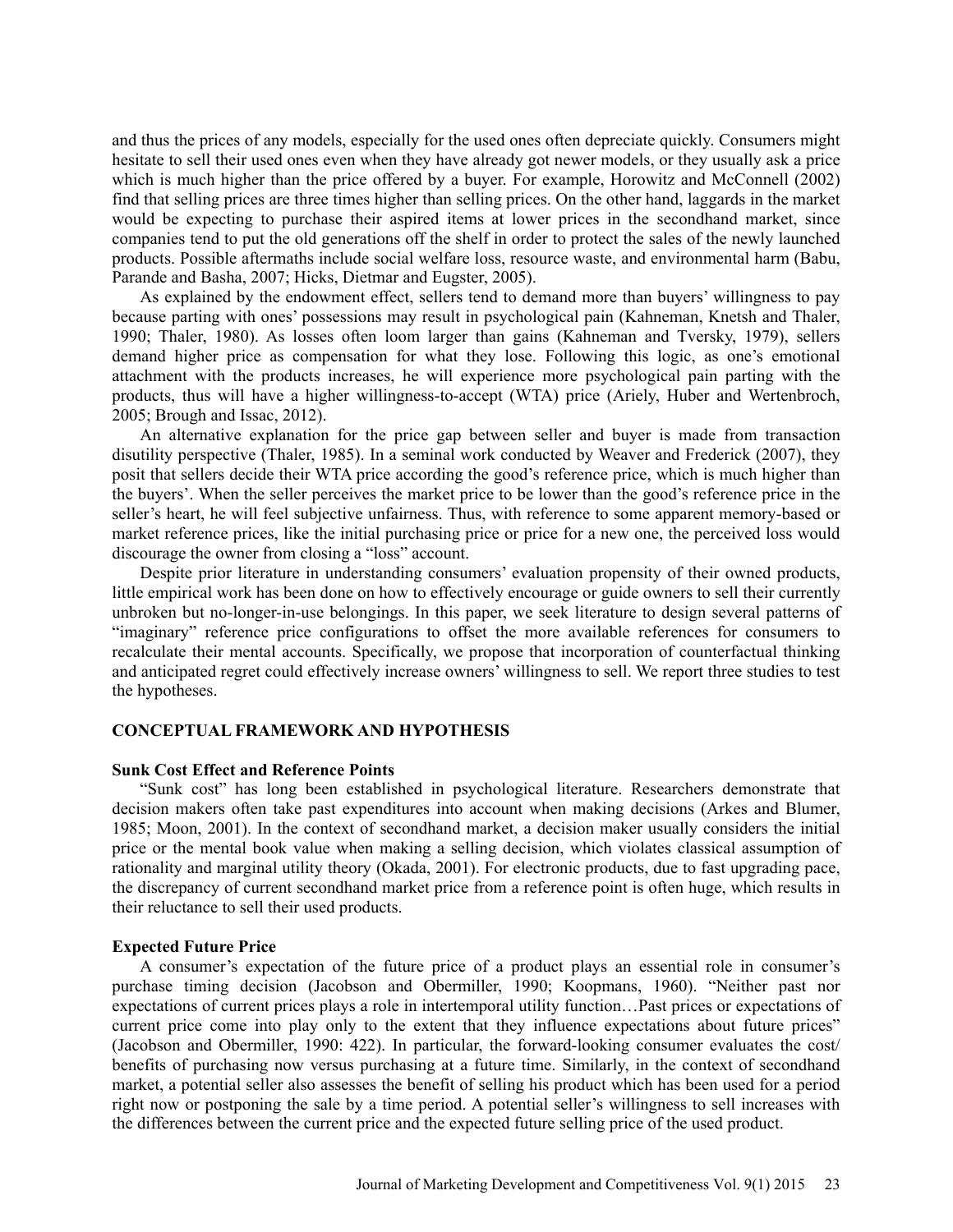Consumers are forward looking only under certain conditions: when the purchase is considered postponable, or when price is a concern and the future price can be estimated (Jacobson and Obermille, 1990). For the first argument, it is safe to say that forward-looking decision making is applicable to sellers in the secondhand market. Different from purchasing which is to satisfy the current unfulfilled needs, sellers would be more possibly to postpone the act of selling. In terms of price concerns, individuals value their currently owned products and regard the decision whether to sell used products as important because it is associated with closing a mental account. Thirdly, for the availability of future price estimation and consumer's propensity, consumers can be provided with information to estimate the future price and can implicitly or explicitly be guided to look prospectively (Conlon and Garland, 1993). It is also demonstrated in behavioral economic literature that a reference point does not necessarily reflect the status quo, rather, it is an individual's probabilistic beliefs about outcomes and one tends to be loss averse around the expected outcome (Ericson and Fuster, 2011; Knetsch and Wong, 2009; Kőszegi and Rabin, 2006). When a potential seller in the secondhand market looks prospectively, he may form his personal expectations of the outcome and then compare the offer with the expectation. Presenting the downward price trend and sharp price disparity may lead individuals to look forward and predict price to continually go down, which may further foster their willingness to sell. Therefore, we propose that:

H1a: Presenting the declining price trend of the seller's product in the secondhand market increases his willingness to sell his used product.

However, it should be also noted that sellers behave differently from buyers. For instance, while buyers mentally construe the products in a low level construe, focusing on feasibility-related aspects and do not differentiate strongly between the primary and secondary goals, sellers construe the products in a high level construe, focusing on desirability-related and central aspects of the products (Irmak, Wakslak and Trope, 2013). Studies on investors' behavior also find that investors in stock market tend to ride losers too long (disposition effect), which results in deeper losses. Though the price dynamics of the goods in the secondhand market are different from those of stocks, such disposition effect reflects a general tendency among the owners. Furthermore, Frazzini (2006) points out that disposition effect can induce under-reaction to news. It is possible that consumers do not react to the externally exerted information about the downward price trend of their owned products, thus presenting the declining trend of price of the products in the secondhand may not make individuals more willing to sell their used products. Therefore, H1b as opposed to H1a is proposed that:

H1b: Presenting the declining price trend of the seller's product in the secondhand market does not increase his willingness to sell his used product.

#### **Counterfactual Thinking**

Counterfactual refers to imaginations which are contrary to the past outcomes (Roese, 1997), and counterfactual thinking means constructing and using "alternatives to reality" (Boninger, Gleicher and Strathman, 1994: 297). Via counterfactual thinking, individuals can learn where they have gone wrong, moreover, they can also learn how they can improve in the future (Boninger, Gleicher and Strathman, 1994). Recent studies take a further step by demonstrating people also anticipate potential counterfactuals, which is also termed as prefactuals (McConnell et al., 2000), or counterfactual anticipations. When making decisions, individuals tend to construct several possible worlds and compare the outcomes in these possible worlds. For instance, before making a purchasing decision, a consumer might compare the costs and benefits if the product is purchased with the costs and benefits if the product is not purchased. Nowadays the fast-paced product replacement results in the presence of multiple generations of products, especially for electronic products. Though a company may intentionally make the older generation off the shelf, the previous generation of a product is transacted in secondhand market and consumers still have an access to learn about its price.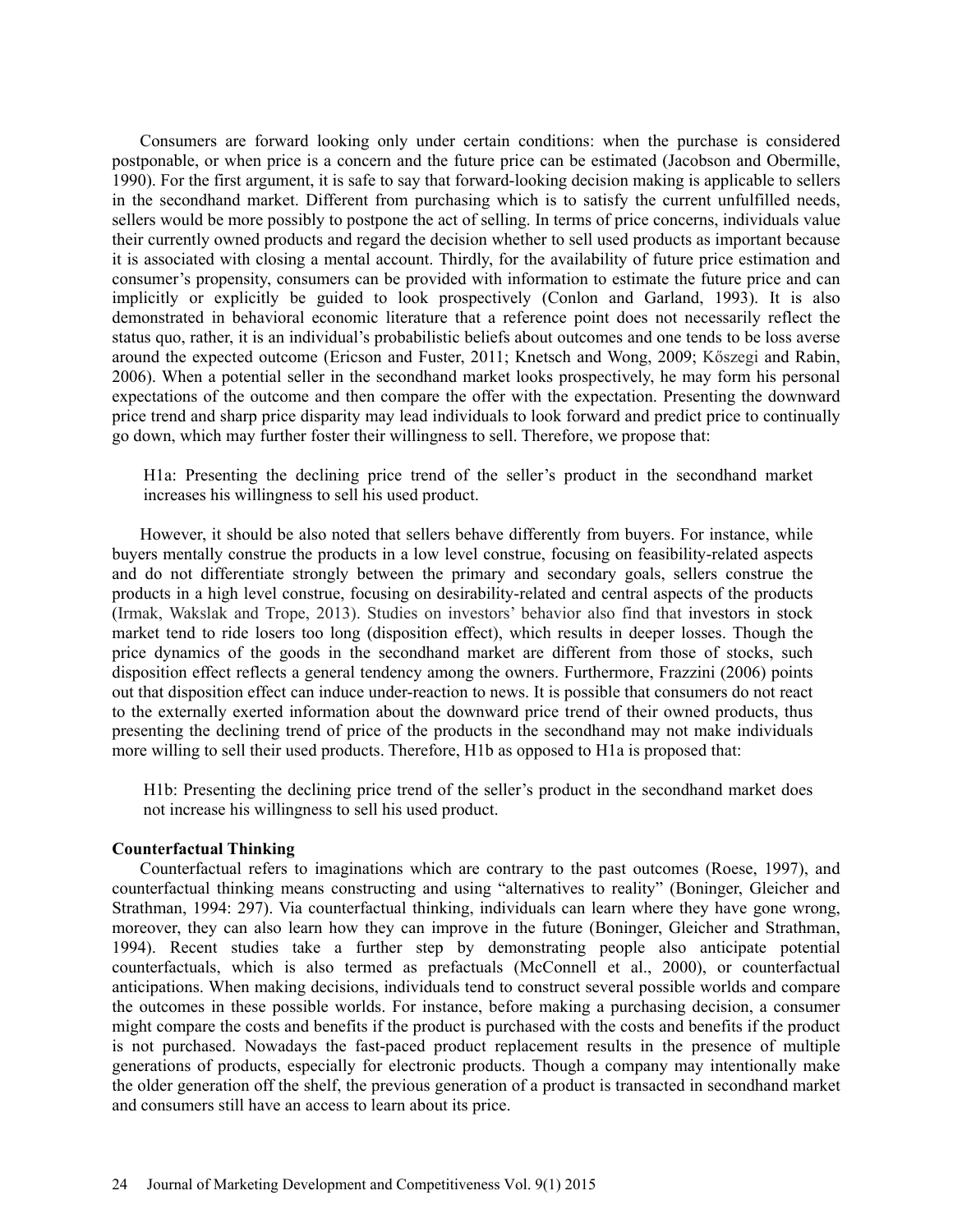Presenting the current price of the previous generation may elicit sellers to think counterfactually, and make the sellers anticipate potential prefactuals. When consumers are presented with the current price of the previous generation of their owned products in the secondhand market, they may associate the information of previous generation with the product at hand. In specific, by reflection, they may simulate the situation that if they do not sell their products now, their used product would undergo the same fate as its previous generation. Therefore, through counterfactual thinking, individuals learn that if they do not sell their used products timely, the value of their used products will go down even lower, and the imagined future lower price might be also serve as a reference price. Thus, they may form a more reasonable judgment of the value of the used product with less referring to the initial purchasing price. Accordingly, we propose:

H2: When the seller is presented the current price of the previous generation of his used product, he exhibits a higher willingness to sell his product.

#### **Anticipated Regret**

One of the counterfactual anticipations is anticipated regret, which is believed to have influences on decision making behavior. For instance, consumers tend to avoid option which is associated with salient counterfactual regret (Hetts et al., 2000). Simonson (1992) suggests that consumers' choices between alternatives can be systematically influenced by asking them to anticipate the regret and responsibility they would feel if they made the wrong decision. He finds that individuals would be more willing to buy an item on sale straightaway instead of waiting for a better sale when they are asked to anticipate their feeling if they miss the current sales. Whether a decision maker expects postdecisional feedback on rejected alternatives has a profound influence on the decision they make (Zeelenberg, 1999). When individuals are made aware that they will get feedback in the future after decision, they will show a tendency to avoid future regret (Cooke, Meyvis and Schwartz, 2001). Such regret minimizing strategies can be so strong that even make them turn to risker option, which overrides risk aversion (Zeelenberg, 1999). People will select the risker option when they learn they will get feedback of riskier option regardless of which option they choose, but will also get feedback of the safer option if they choose the safer option (Zeelenberg et al., 1996). Said differently, people prefer riskier options to avoid learning feedback of the safer option which might result in feelings of regret (McConnell et al., 2000).

In terms of secondhand market, consumers who intend to sell their used product often register on various websites and thus have access to information such as price and successful transactions about the ongoing market. Logically, the price of used products in the market will drop. Thus, when potential sellers on the secondhand market know they will be informed about the future price of their used products, the expected feedbacks of future lower prices would stimulated sellers' anticipation of how regretful they would be if they keep their products instead of selling them earlier. In order to avoid such regret, they might be more willing to sell their products at that time being. Thus, we propose that:

H3: Expecting the feedbacks of ongoing secondhand prices of the seller' product increases the seller's willingness to sell by increasing anticipated regret.

## **STUDY 1**

Study 1 tests H1a and H1b. Specifically, participants imagined they were looking to sell their used but still functioning mobile phone. One group of participants were showed the secondhand market price changing trend in the past year while the other group were not. Then they rated their willingness to sell his mobile phone and estimated the price in six months.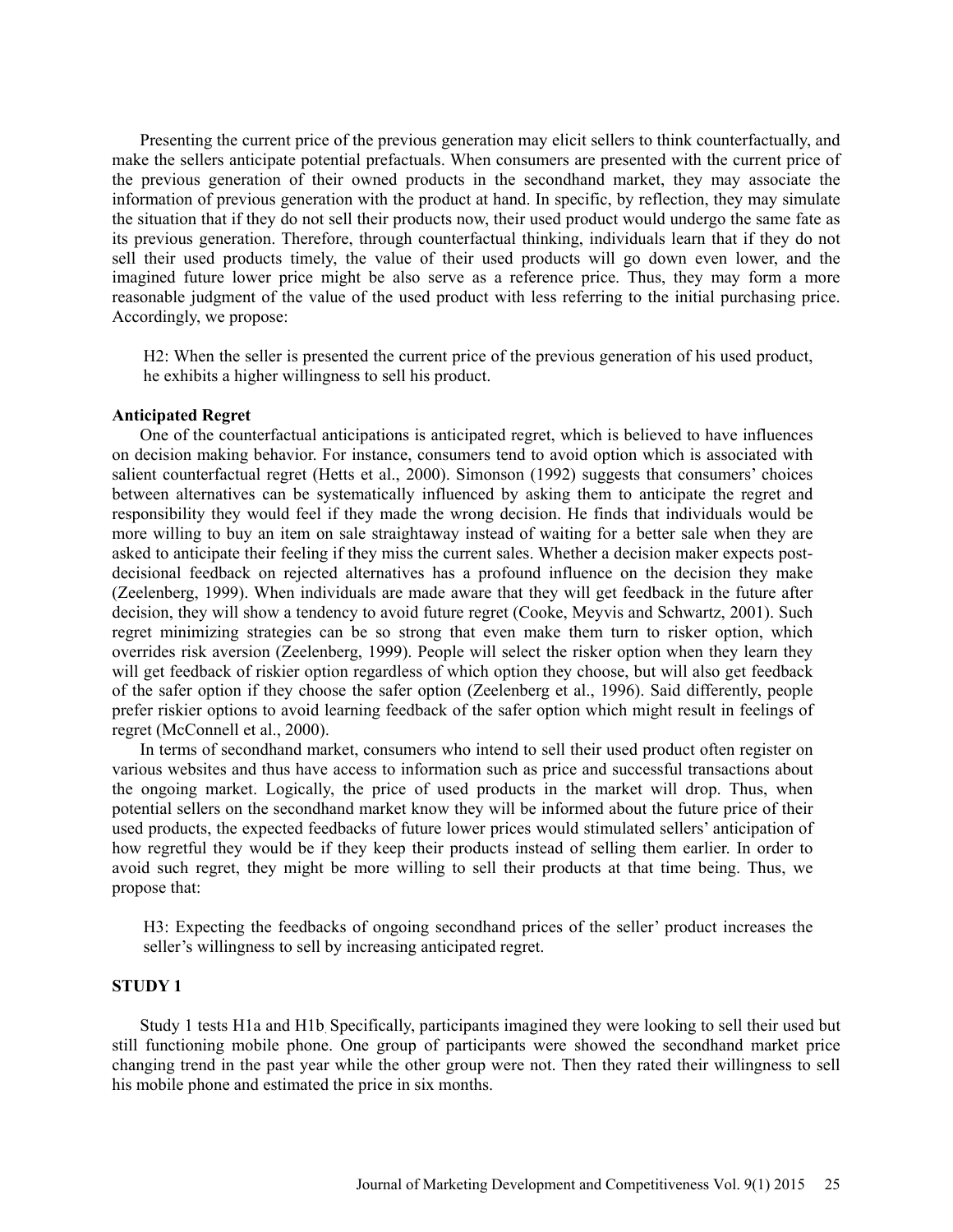#### **Method**

Seventy-four undergraduate and graduate students from a major Chinese university participated in this study. Participants were randomly assigned to each condition and were involved in task making hypothetical selling decisions. In both conditions, they were firstly asked to imagine they had bought a smart phone two years ago at ¥4500, which gave them great enjoyment. Recently the company launched a new, better and upgraded smart phone. A very intimate friend of them sent them the upgraded phone so they decide to sell the used one. After investigating the price in secondhand market, they learnt that the current price is ¥1760. In the treatment condition, we additionally provided the price trend of their product in secondhand market during the past year (i.e., from January to December, 2012).

When participants finished reading the scenario, they were asked to assess their willingness to sell and the likelihood they would sell their used phone, using 7-point scales. On the other side of the paper, they were asked to estimate the secondhand price in six months. Participants then filled out regret propensity scale (Schwartz et al., 2002), a 7-point scale that measures how individuals deal with decision situations after a decision has been made, specifically the extent to which they are likely to compare and experience regret (e.g. Once I make a decision, I don't look back).

#### **Results**

To test H1a and H1b, the authors compare the expected future price and willingness to sell between the two groups. Can presenting the declining price trend of individual's product in secondhand market make an individual exhibit higher willingness to sell their products right now? The answer is no. Declining price trend has no significant effect on participant's expectation of future price ( $P<sub>price trend</sub> = 1164$ ,  $P_{\text{control}}$  =1299;  $p$  >0.1). Similarly, participants in the condition with declining price trend and two prices (initial purchase price and current secondhand market price) exhibited comparable levels of selling intention (*M* price trend =4.38, *M* control =3.77;  $p > 0.1$ ).

#### **Discussion**

It worth noting that consumers just watch the price of their "endowed" products to decline but still choose not to sell them right away. The outcomes seem in accord with findings reported by Shefrin and Statman (1985), which suggest that investors in stock market tend to ride losers too long (disposition effect), which results in deeper losses. Consumers who see the market price to decline are better to sell it now than later if being rational, what it is found out here is that they were under-reacted to external information, which is consistent with Frazzini (2006)'s finding proposing that disposition effect induces under-reaction to news. In light of reference point perspective, it might be that presenting the past price trend reinforces the reference point (e.g. initial purchase price), which make them hesitate to sell.

## **STUDY 2**

In Study 2, the authors provided information about the current price of previous generation which is thought to be less explicit than the information in Study 1, aiming to explore whether this kind of information will have a positive effect on one's selling intention.

#### **Method**

Six participants failed to complete both phases of the study, resulting in a final sample size of seventy one students from a major Chinese university. Subjects were randomly assigned to one of two conditions in a single-factor between-subjects design which resembled Study1. In Study 2, instead of providing participants with information of past price trend, we presented them the current secondhand market price of the previous generation of their products, e.g. participants not only knew the initial price (¥4500) and current secondhand market price (¥1760) of or his products (e.g. iPhone 5), they were also aware of the price of secondhand iPhone 4 (¥550) in the market. Other measures were the same as those in Study 1. Participants then indicated their willingness to sell and completed Schwartz et al. (2002)'s regret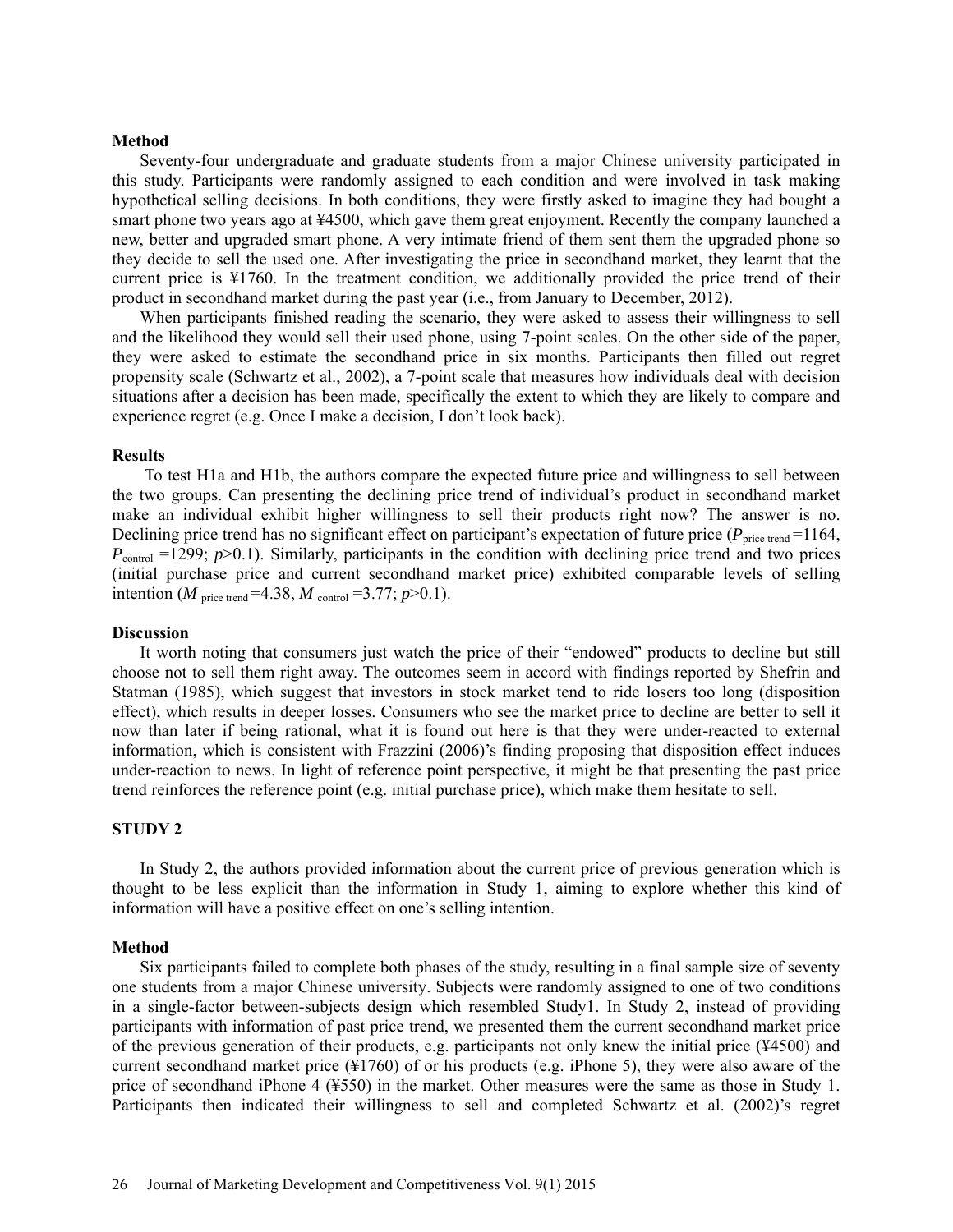propensity scale.

#### **Results**

Participants who were provided with current price of previous generation estimated their product's price in six months significantly lower than those in the control group ( $P_{previous-generation\ price} = 1017$ ,  $P_{control}$ =1317; *p*<0.05). Accordingly, they showed significantly higher mean scores on willingness to sell (*M* previous-generation price  $=4.97$ ; *SD* price of previous generation  $=2.02$ ) compared with the control group (*M* control  $=3.73$ , *SD*<sub>control</sub> =2.2); *p*<0.05). T-test after log-transformation of all the price estimates consolidated our results  $(p<0.1)$ .

#### **Moderating Effect**

We averaged items measuring how individuals deal with decision situations after the decision has been made, specifically the extent to which they experience regret (Cronbach's  $\alpha = 0.769$ , *M* regret=3.90). Basing on participants' self reported regret propensity ratings, we divided the participants into two groups: high regret propensity ( $\geq$ =3.90) and low regret propensity ( $\leq$ 3.90). We then conducted 2 (previous generation price: yes vs. no)  $\times$ 2 (regret propensity: high vs. low) ANOVA test. The results showed that regret propensity moderated previous generation price's effect on willingness to sell. For those who were more likely to compare outcome of their own choice with unchosen alternatives and thus experience regret after making a choice, presenting price information on previous generation leads to higher willingness to sell (*M* control  $\&$  high regret =3.70, *M* previous generation price  $\&$  high regret =5.17; *p*<0.05) than those had low regret propensity (*M* control & low regret =3.76, *M* previous generation price & low regret =4.13;  $p > 0.1$ ).





#### **Discussion**

Study 2 shows that H2 is verified. Presenting current price information of previous generation decreases individual's expected future secondhand marketing price for his owned product, and has a positive impact on willingness to sell. The moderating effect of regret tendency extends our understanding of effect of presenting previous generation's price information on willingness to sale. Those who are inclined to compare outcomes of alternatives thinking about "what might be" after getting the result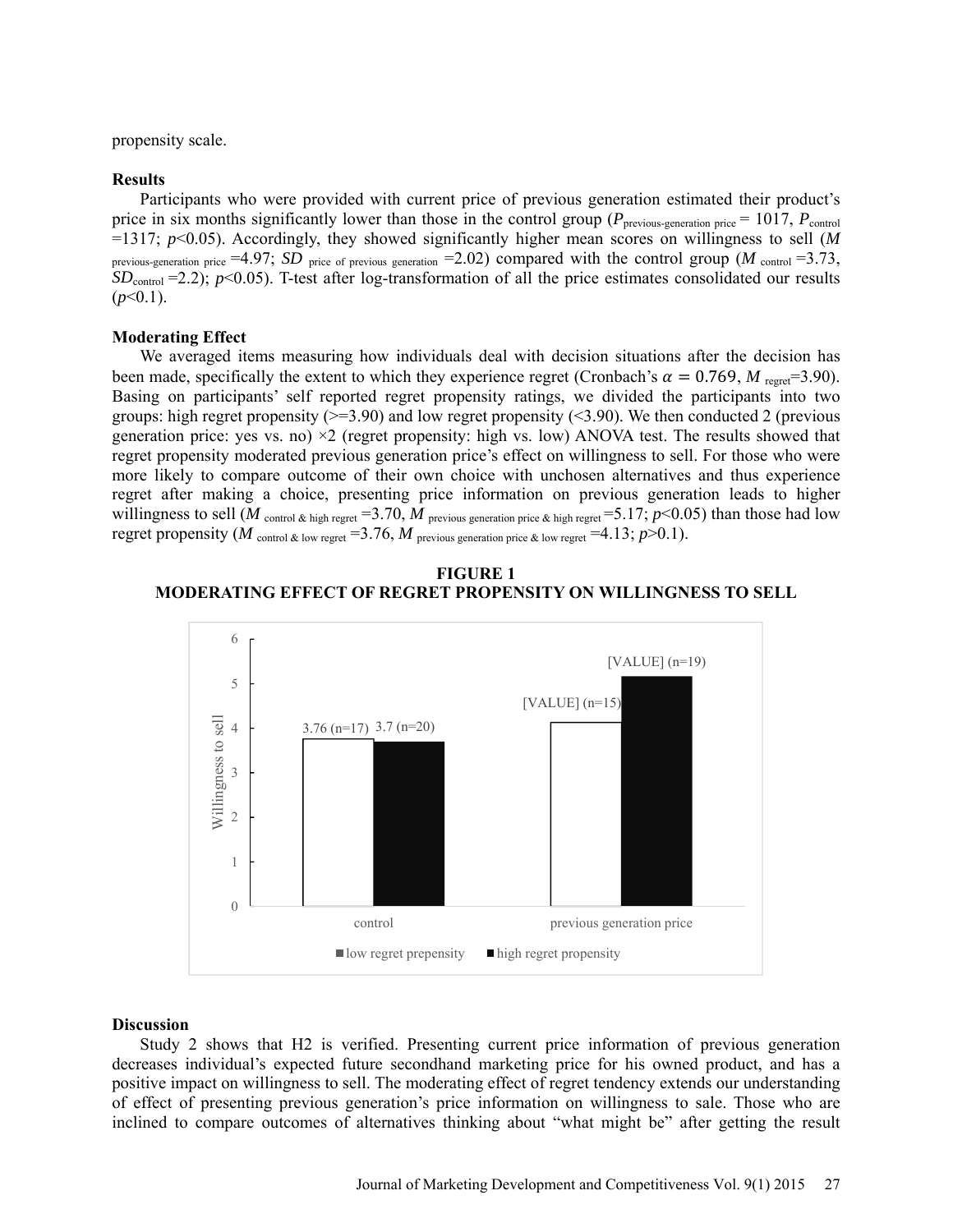exhibit a higher willingness to sell in face of price information of the previous generation.

## **STUDY 3**

Study 2 suggested that anticipating regret before making a decision as a personal trait might influence consumer's sell intention. In Study 3, we attempted to make "regret" explicit by telling them they would get feedback about future prices of their belongings.

#### **Method**

Seventy five undergraduate and graduate students from a major Chinese university participated in this study and seventy three subjects completed it. Subjects were randomly assigned to feedback condition and control condition. The difference between feedback condition and control condition lies in that subjects in feedback condition were also told they would get feedback about the future price from an authoritative online forum.

## **Manipulation Checks**

As we expected, those in feedback condition perceived the probability being regretful observing price changes (i.e., they believe it likely that they will be regretful when observing the price changes) higher than those in control condition ( $M_{\text{feedback}} = 3.28$ ,  $M_{\text{control}} = 2.41$ ;  $p < 0.05$ ). This confirms our anticipated regret manipulation via expected feedback is successful.

#### **Hypothesized Effects**

Will the participants who were told to get feedback later exhibit a higher willingness to sell? The answer is yes. Feedback condition participants estimated a higher willingness to sell his used mobile phone than control condition participants ( $M_{\text{feedback}} = 4.64$ ,  $M_{\text{control}} = 3.84$ ;  $p < 0.1$ ).

#### **Discussion**

The result from study 3 confirms H3. As we predict, individual' willingness to sell his used products is increased when he anticipates how regretful he will be learning the feedback afterwards. There might be two underlying mechanisms. First, people sell their products at the moment to minimize future regret. Consistent with Zeelenberg et al. (1996), when people learn that they will get additional feedback of their choice if they choose to keep their products, they tend to sell the product right now. The second mechanism is that when people anticipate regret in the feedback condition, they feel more responsible for the decision they make. This line of thought is consistent with Simonson (1992), who states that consumers feel greater regret and more upset with themselves if they wait and find out they missed a better deal.

#### **GENERAL DISCUSSION**

Our paper concerns with an important issue pertaining to mechanism to promote owner's intention to sell their products. Theoretically, the findings contribute to the existing literature in several aspects. Across the three studies, the authors use counterfactual price to reduce people's backward consideration and increase their willingness to sell, which suggests other than internal and external reference prices, counterfactual prices also have impact on individual's decision-making process. Study 1 demonstrates that watching the price to decline will not make an individual sell his product right away to avoid potential loss, which suggests"seeing is not believing". Combining Study 2 and study 3, the findings suggest that owners' willingness to sell their belongings can be increased via stimulating anticipated regret, without presenting any information regarding the future price. It is consistent with previous findings which suggest that people adopt regret minimizing strategies and feel more responsible for their decisions when they anticipate future regret.

Since this study focuses on solving real-life problems, it makes several important managerial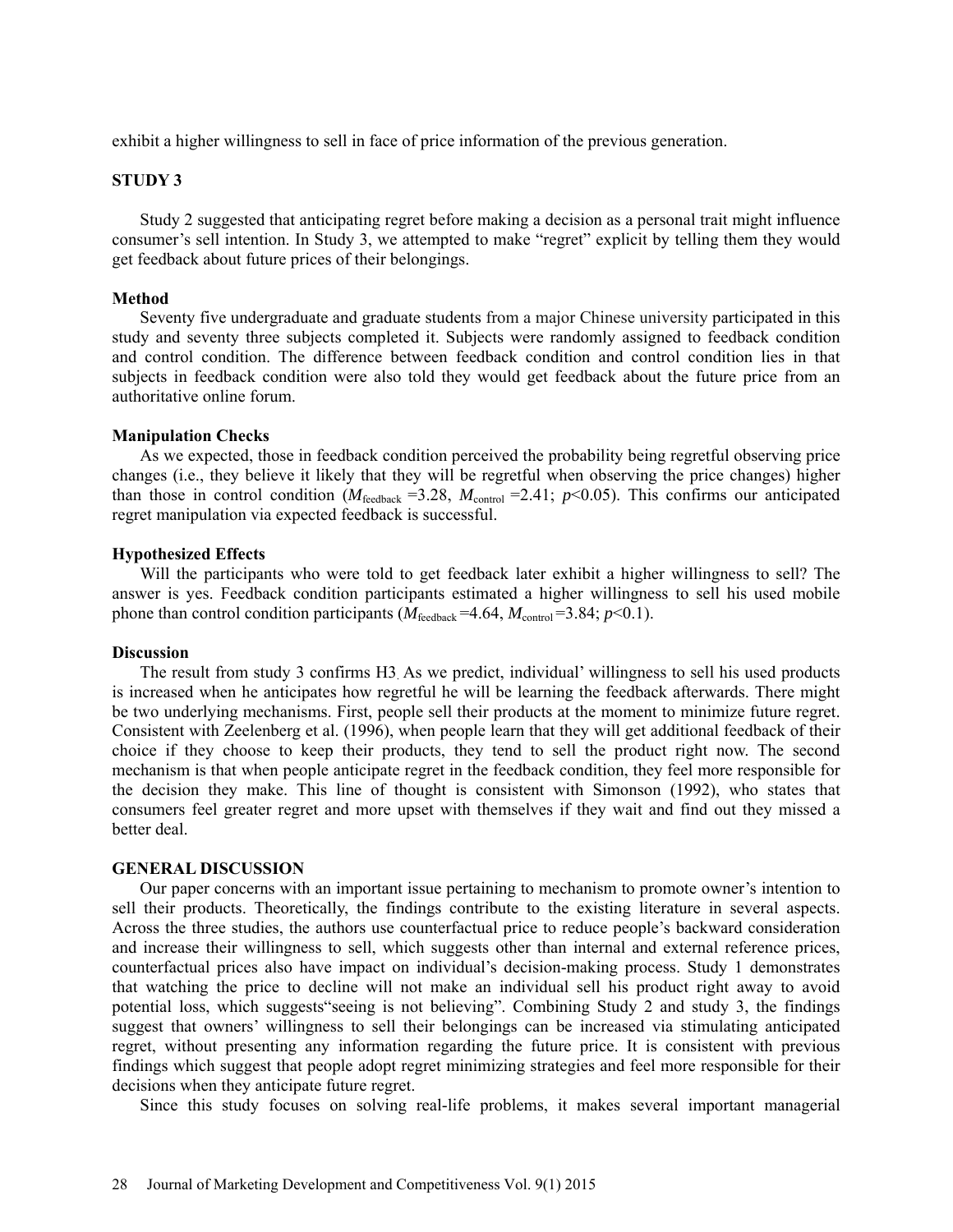contributions. Nowadays in China, with the development of E-business and online retailing, secondhand platforms sprang up. On those platforms, consumers first provide information about their secondhand product and then get an overall evaluation score followed by a recycling price offer. Despite company's efforts in encouraging consumer to take this price, this study suggests subtly guiding consumers themselves to anticipate an outcome and draw a conclusion may sometimes work more effectively. Moreover, since e-mail marketing has been long established as communication strategy by companies, the feedback manipulation is feasible for companies to implement. Though the research setting is electronic product market, the findings can be extended to other markets as well. Besides electronic products, product replacement and upgrading are common across various other product categories, for instance, home appliances, cars and membership cards, even seasonal clothes.

However, this paper also has several potential weaknesses. First, compared with lab experiments, a field experiment may be a better way to derive seller's selling intension in real markets. Second, the mechanism underlying anticipated regret and willingness to sell deserves further study. As discussed above, it may be that individuals who anticipate how regret they will be tend to feel more responsible for their decisions, or it may be that they want to minimize the regret by choosing to sell their products.

## **REFERENCES**

- Ariely, D., Huber, J., & Wertenbroch, K. (2005). When do losses loom larger than gains?. Journal of Marketing Research, 42(2), 134-138.
- Arkes, H. R., & Blumer, C. (1985). The psychology of sunk cost. *Organizational Behavior and Human Decision Processes, 35*, 124-140.
- Babu, B. R., Parande, A. K., & Basha, C. A. (2007). Electrical and electronic waste: a global environmental problem. *Waste Management & Research, 25*(4), 307-318.
- Boninger, D. S., Gleicher, F., & Strathman, A. (1994). Counterfactual thinking: From what might have been to what may be. *Journal of Personality and Social Psychology, 67*(2), 297.
- Brough, A. R., & Isaac, M. S. (2012). Finding a home for products we love: How buyer usage intent affects the pricing of used goods. *Journal of Marketing, 76*(4), 78-91.
- Chu, H., & Liao, S. (2007). Exploring the Motivations of Consumer Resale Behavior in C2C Ecommerce. *International Journal of Business and Management, 2*(5), 178-185.
- Conlon, D. E., & Garland, H. (1993). The role of project completion information in resource allocation decisions. *Academy of Management Journal*, 36, 402-413.
- Cooke, A. D., Meyvis, T., & Schwartz, A. (2001). Avoiding future regret in purchase-timing decisions. *Journal of Consumer Research, 27*(4), 447-459.
- Ericson, K. M. M., & Fuster, A. (2011). Expectations as endowments: Evidence on reference-dependent preferences from exchange and valuation experiments. *Quarterly Journal of Economics*, *126*(4), 1879-1907.
- Frazzini, A. (2006). The disposition effect and underreaction to news. *Journal of Finance*, *61*(4), 2017- 2046.
- Friedman, M., & Savage, L. J. (1948). The utility analysis of choices involving risk. *Journal of Political Economy, 56*(4), 279-304.
- Hetts, J. J., Boninger, D. S., Armor, D. A., Gleicher, F., & Nathanson, A. (2000). The influence of anticipated counterfactual regret on behavior. *Psychology & Marketing, 17*(4), 345-368.
- Hicks, C., Dietmar, R., & Eugster, M. (2005). The recycling and disposal of electrical and electronic waste in China—legislative and market responses. *Environmental Impact Assessment Review, 25*(5), 459-471.
- Horowitz, J. K., & McConnell, K. E. (2002). A review of WTA/WTP studies. *Journal of Environmental Economics and Management*, *44*(3), 426-447.
- Irmak, C., Wakslak, C. J., & Trope, Y. (2013). Selling the Forest, Buying the Trees: The Effect of Construal Level on Seller-Buyer Price Discrepancy. *Journal of Consumer Research, 40*(2), 284- 297.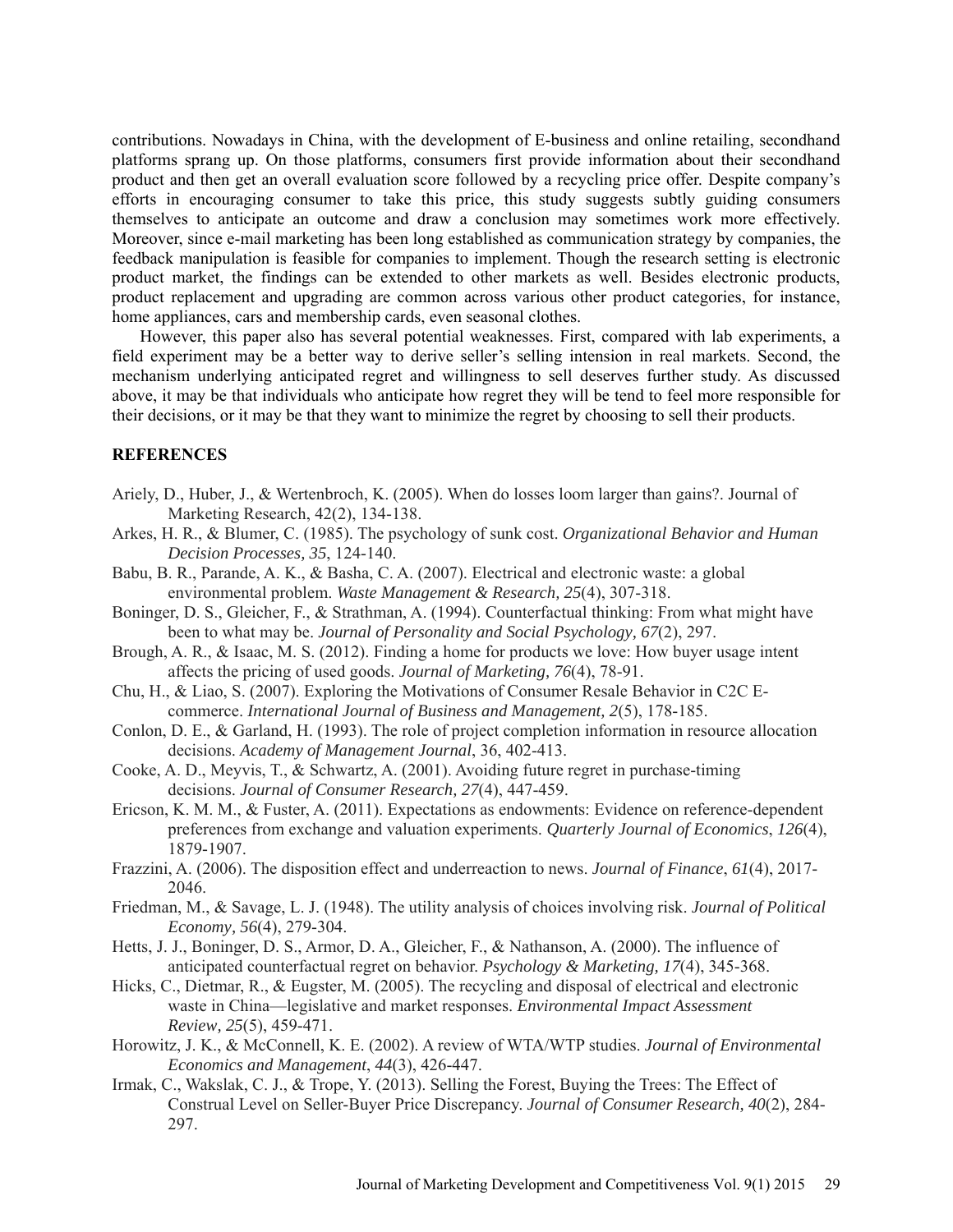- Jacobson, R., & Obermiller, C. (1990). The formation of expected future price: A reference price for forward-looking consumers. *Journal of Consumer Research, 16*, 420-432.
- Kahneman, D., Knetsch, J. L., & Thaler, R. H. (1990). Experimental tests of the endowment effect and the Coase theorem. *Journal of Political Economy, 98*, 1325-1348.
- Kahneman, D., & Tversky, A. (1979). Prospect theory: An analysis of decision under risk. *Econometrica: Journal of the Econometric Society, 47*, 263-291.
- Keeney, R. L. (1993). *Decisions with multiple objectives: preferences and value trade-offs*. Cambridge University Press.
- Knetsch, J. L., & Wong, W. K. (2009). The endowment effect and the reference state: Evidence and manipulations. *Journal of Economic Behavior & Organization, 71*(2), 407-413.
- Koopmans, T. C. (1960). Stationary ordinal utility and impatience. *Econometrica: Journal of the Econometric Society*, 28, 287-309.
- Kőszegi, B., & Rabin, M. (2006). A model of reference-dependent preferences. *The Quarterly Journal of Economics, 121*(4), 1133-1165.
- McConnell, A. R., Niedermeier, K. E., Leibold, J. M., El-Alayli, A. G., Chin, P. P., & Kuiper, N. M. (2000). What if I find it cheaper someplace else? Role of prefactual thinking and anticipated regret in consumer behavior. *Psychology & Marketing, 17*(4), 281-298.
- Moon, H. (2001). Looking forward and looking back: Integrating completion and sunk-cost effects within an escalation-of-commitment progress decision. *Journal of Applied Psychology, 86*(1), 104.
- Okada, E. M. (2001). Trade‐ins, Mental Accounting, and Product Replacement Decisions. *Journal of Consumer Research, 27*(4), 433-446.
- Roese, N. J. (1997). Counterfactual thinking. *Psychological bulletin, 121*(1), 133.
- Roese, N. J. (2000). Counterfactual thinking and marketing: Introduction to the special issue. *Psychology & Marketing, 17*(4), 277-280.
- Prelec, D., & Loewenstein, G. (1998). The red and the black: Mental accounting of savings and debt. *Marketing Science, 17*(1), 4-28.
- Schwartz, B., Ward, A., Monterosso, J., Lyubomirsky, S., White, K., & Lehman, D. R. (2002). Maximizing versus satisficing: happiness is a matter of choice. *Journal of Personality and Social Psychology, 83*(5), 1178.
- Shefrin, H., & Statman, M. (1985). The disposition to sell winners too early and ride losers too long: Theory and evidence. *The Journal of Finance, 40*(3), 777-790.
- Simonson, I. (1992). The influence of anticipating regret and responsibility on purchase decisions. *Journal of Consumer Research, 19*, 105-118.
- Soman, D., & Gourville, J. T. (2001). Transaction decoupling: How price bundling affects the decision to consume. *Journal of Marketing Research, 38*(1), 30-44.
- Thaler, R. (1980). Toward a positive theory of consumer choice. *Journal of Economic Behavior & Organization, 1*(1), 39-60.
- Thaler, R. (1985). Mental accounting and consumer choice. *Marketing science, 4*(3), 199-214.
- Weaver, R., & Frederick, S. (2012). A reference price theory of the endowment effect. *Journal of Marketing Research, 49*(5), 696-707.
- Zeelenberg, M. (1999). Anticipated regret, expected feedback and behavioral decision making. *Journal of Behavioral Decision Making, 12*(2), 93-106.
- Zeelenberg, M., Beattie, J., Van der Pligt, J., & de Vries, N. K. (1996). Consequences of regret aversion: Effect of expected feedback on risky decision making. *Organizational Behavior and Human Decision Processes, 65*, 148-158.
- Zhu, R., Chen, X., & Dasgupta, S. (2008). Can trade-ins hurt you? Exploring the effect of a trade-in on consumers' willingness to pay for a new product. *Journal of Marketing Research, 45*(2), 159-170.